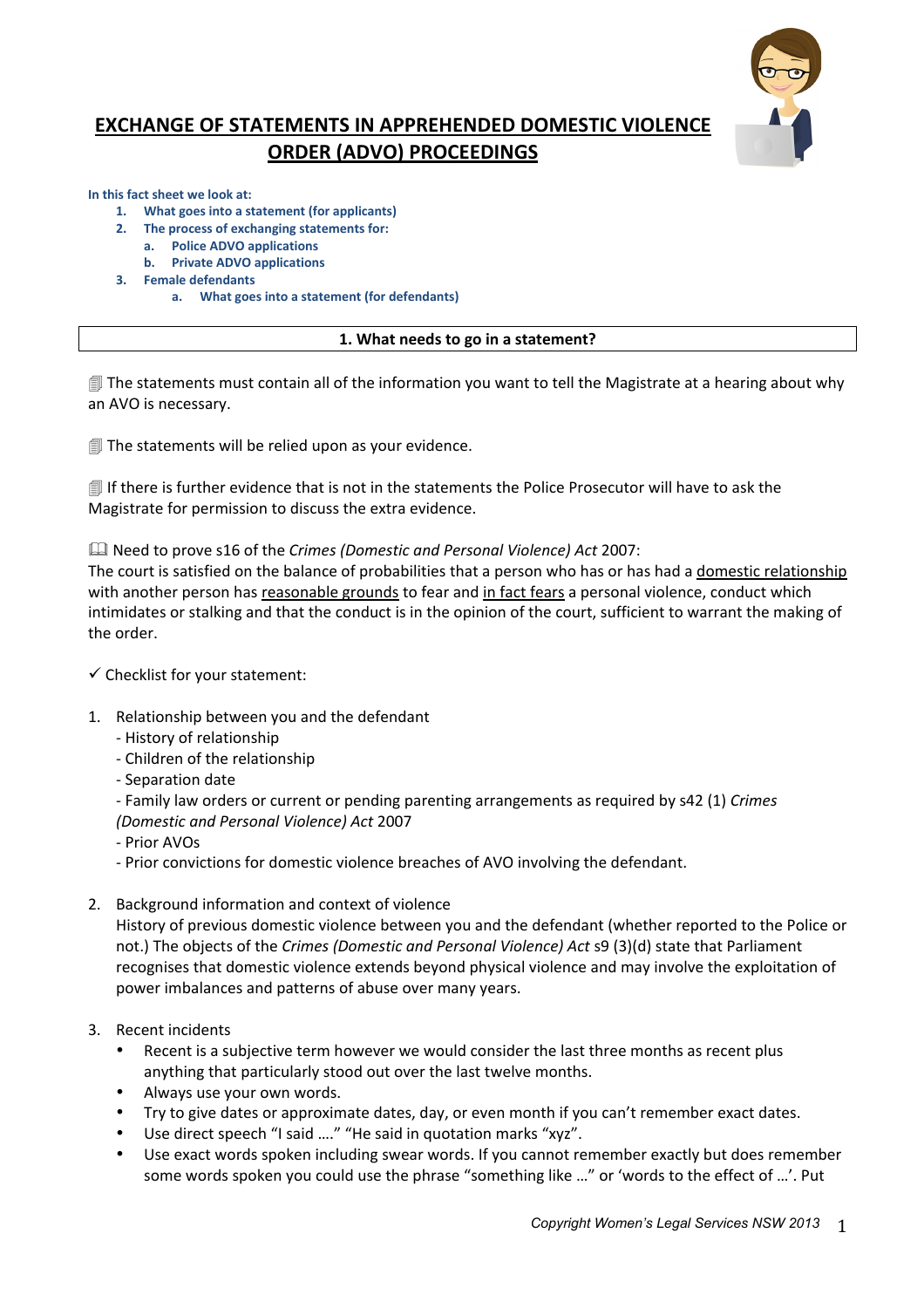

quotation marks around what was said.

- 6. How the recent incidents make you feel. What affect the recent incidents have had, including any injuries and how they have made you feel.
- 7. Fears for the future in relation to the defendant.
- 8. While not required, it is very useful to attach other information that the statement maker is intending to rely upon at a hearing eg. Photos, print out of emails, lists of text messages, Facebook page screen shots etc.

#### 2(a). Protected Person in a Police ADVO

*The Police have applied for an AVO for your protection*  $\rightarrow$  the defendant has not agreed to the AVO  $\rightarrow$  the *Magistrate has given directions for exchange of statements* 

 $\odot$  You do **not** have to write your statement  $\odot$ 

 $\mathcal{A}$  There is no need for you to get a lawyer to represent you in a Police AVO. The Police Prosecutor will represent you in a Police AVO. However, you can of course get legal advice on any issues related to the AVO.

 $\mathscr{\mathscr{E}}$  Do not to sign the statement unless you agree with it  $\mathscr{\mathscr{E}}$ 

#### **Who will prepare my statements?**

The Police are responsible for preparing the statements in applications the Police have taken out and serving them in accordance with the directions given by the court. They will need to prepare a statement for each witness including you.

**You do have to make sure the statements are accurate and up to date. How do you do this?** Determine which of the three scenarios applies to your situation:

- 1. Have Police only taken down a notebook entry that is the basis of the grounds in the AVO application? If this is the case then Police will have to prepare formal typed statements.
	- Things to consider:

 $\Box$  Are there any further incidents or important detail that you have not told the Police? If the answer is yes then you will have to give a further statement.

 $\Box$  Ask the WDVCAS to liaise with the Officer in Charge (OIC) to arrange a good time for this to happen.  $\Box$  Are there any people apart from you that heard or saw the events that form the grounds of the AVO application (they are witnesses)?

 $\Box$  If there are further witnesses that Police are not aware of, tell the OIC or see if the WDVCAS can tell the OIC. All witnesses must provide a statement to be served in accordance with the directions.  $\Box$  Do you need a support person while making the statement? Ask WDVCAS if they can recommend someone suitable.

### 2. Have Police already prepared statements in the matter?

 $\Box$  Read the statement and check to see if the statements are thorough, accurate and contain all the evidence that you wish to put before the Magistrate to rely upon as reasons an AVO should be made.  $\Box$  If you would like to add further detail to the statements you could ask the OIC or see if the WDVCAS can speak to with the OIC to inform them that the statements are incomplete and arrange a time for you to come and make a thorough statement.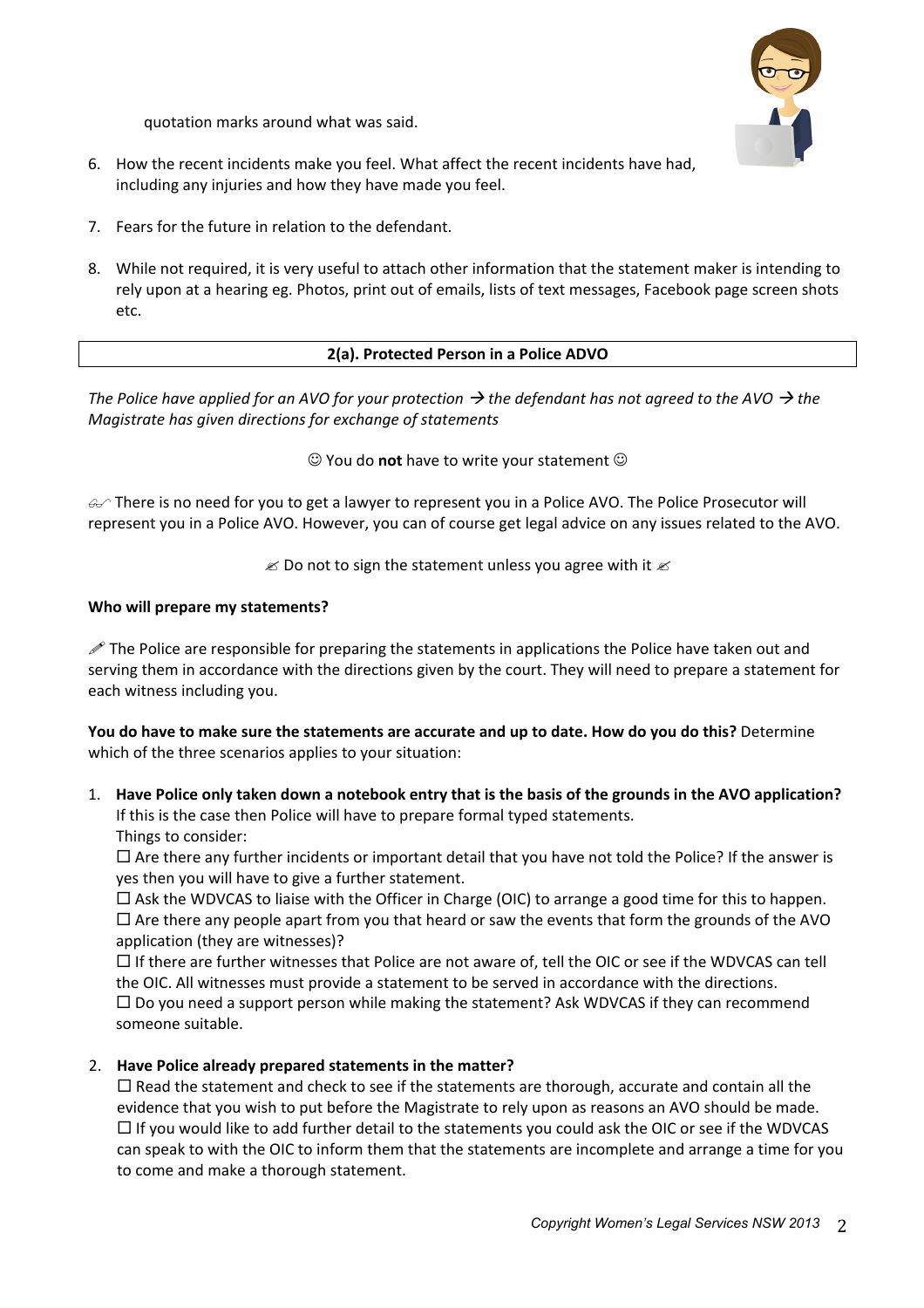

 $\square$  Bring any relevant evidence such as phone with text messages, emails, facebook screen shots, letters, photos.

 $\Box$  Are there any witnesses that may also need to give a statement who saw, heard things etc?

 $\odot$  Trouble getting in touch with the OIC? See the DVLO or the Prosecutor.

## **2(b). Applicant / Protected Person in a private ADVO**

*You have applied for an AVO for your protection*  $\rightarrow$  the defendant has not agreed to the AVO  $\rightarrow$  the *Magistrate has given directions for exchange of statements* 

### Who can assist you with your statement?

You should discuss the options outlined below with the workers from the Women's Domestic Violence Court Advocacy Service (WDVCAS) in your Local Court. They may be able to advocate for you to find legal help with preparing the statements.

There are four options for legal assistance to write the statements:

# *1. Eligible for Legal Aid?*

 $\square$  Are you on a Centrelink payment?  $\square$  Do you have a low income?

A grant of legal aid is available for applicants in private ADVO's provided you can meet the means test. If you are eligible for legal aid then Legal Aid pay a lawyer to prepare your statements and represent you at a hearing. You can apply for a grant of Legal Aid called the *Start Up Grant* – Defended hearings.

You can request a specific lawyer that you have asked and has agreed to do the hearing. Your lawyer can apply for a grant of legal aid online. WDVCAS may be able to recommend a lawyer in your area that does AVO hearings. If you do not specify which lawyer you want Legal Aid can appoint one for you.

 $\Box$  You can ask WDVCAS if they can help you fill out the Legal Aid application.

### *2. Not eligible for Legal Aid?*

If you are not eligible for legal aid (because for example you earn too much money) then there are three other options for assistance with the statements:

### i. **Domestic Violence Practitioner Scheme (DVPS)**

Some courts have a duty lawyer from the DVPS to represent DV victims in AVO proceedings on certain days. In some instances the lawyer may be able to write the statements after they are finished with the duty court work for that day.

 $\square$  Ask your WDVCAS if they have a lawyer that assists them at court.

 $\Box$  Ask your WDVCAS if you can come to the court on a day the lawyer will be there (before your statements are due) so the lawyer can write them for you. Be aware this may involve you waiting at the court.

### ii. **Community Legal Centres**

If your Local Court does not have a duty lawyer from the DVPS or they cannot assist, you could call a Community Legal Centre and ask if they can help you with the statements. You could: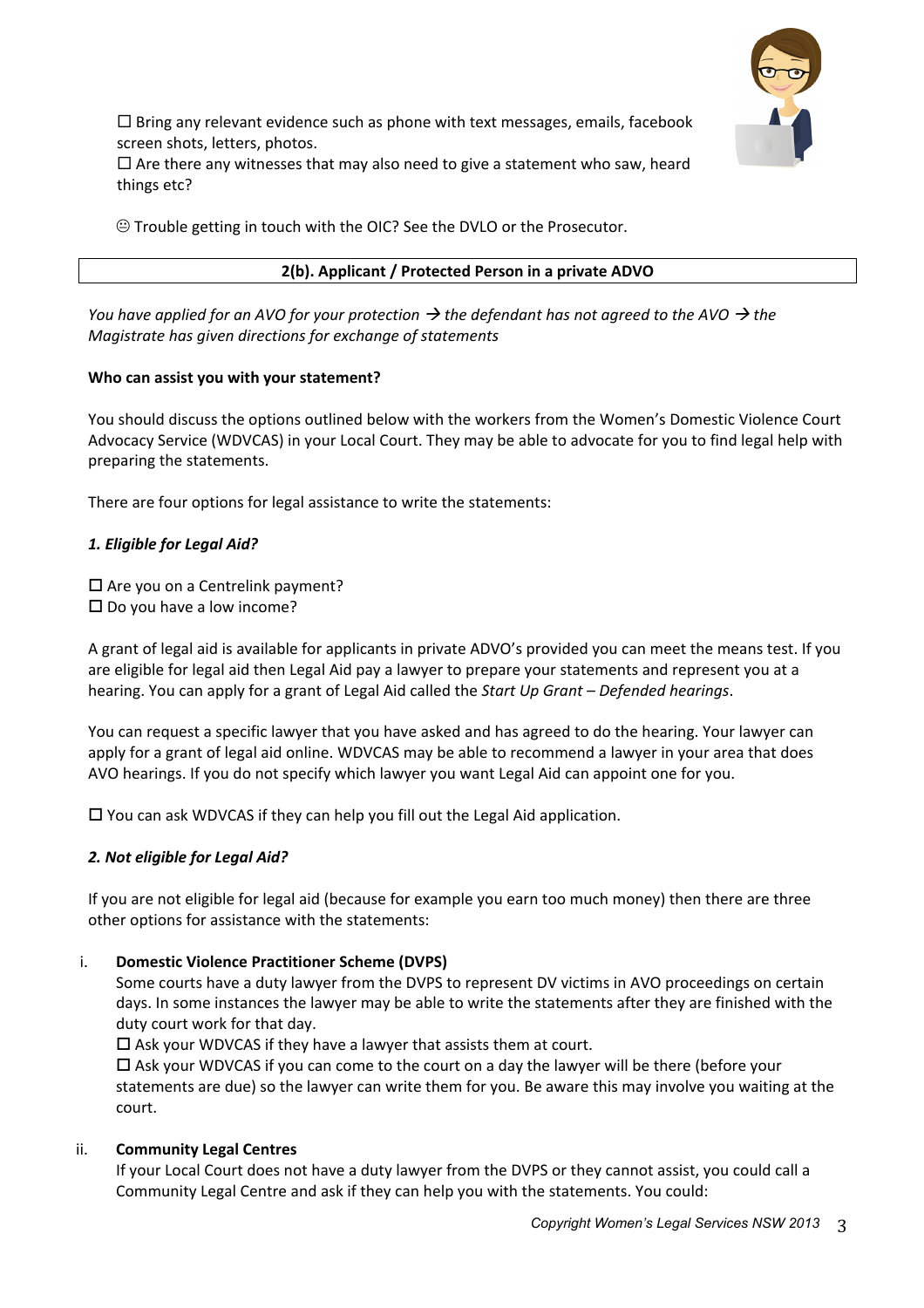

 $\Box$  Ask your WDVCAS to call your local Community Legal Centre.  $\square$  Ask your WDVCAS to call Women's Legal Services.

#### iii. **Private Lawyer**

If you have enough money you could go to a private lawyer and pay them to write the statements.  $\Box$  Ask your WDVCAS for referrals to lawyers in your area.

 $\square$  Contact the NSW Law Society Solicitor Referral Service on 9926 0300.

#### **3. Female Defendants**

*An* AVO has been taken out against you  $\rightarrow$  you did not agree to the AVO  $\rightarrow$  the Magistrate has given *directions for exchange of statements*

It is not uncommon for victims of violence to end up on the receiving end of an AVO. This may be because the perpetrator of violence has told their version of events to the Police first OR they may have taken out an AVO against you after the Police took out the AVO for your protection. This is called a cross application.

**\*** Please note: If there are criminal charges against you associated with the AVO you should NOT be required to provide a statement.

 $\degree$  CROSS APPLICATIONS PLEASE NOTE: Even if the Police have taken an AVO out for your protection and the Police are writing statements to support the AVO for your protection YOU still need to write reply statements for the AVO that has been taken out against you – these are two different things. Police will write the statements in their application for you. A lawyer or you will write the statements in the application against you.

### **What do you need to do?**

You (or a solicitor on your behalf) **must** write reply statements and file them in accordance with the directions given by the Magistrate. If you do not file statements the AVO may be made against you  $\mathcal{V}$ 

**The statements must contain all of the information you wish to put before the Magistrate at a hearing** about why an AVO is not necessary.

 $\Box$  The statements will be relied upon as your evidence.

 $\Box$  If there is further evidence that is not in the statements you will only be able to tell the Magistrate at a hearing if you have permission from the Magistrate to discuss the extra evidence.

 $\blacksquare$  You must also provide any statements by people who saw or heard something that might support your version of events (called a witness) that you intend to give evidence at a hearing.

### Who can help you with your statement?

If you feel that you are actually the victim of violence you should discuss the options outlined below with the workers from the Women's Domestic Violence Court Advocacy Service (WDVCAS) in your Local Court. They may be able to help you to find legal assistance to write the statements for you.

There are three options for legal assistance to write the statements:

### *1. Eligible for Legal Aid?*

 $\Box$  Are you on a Centrelink payment?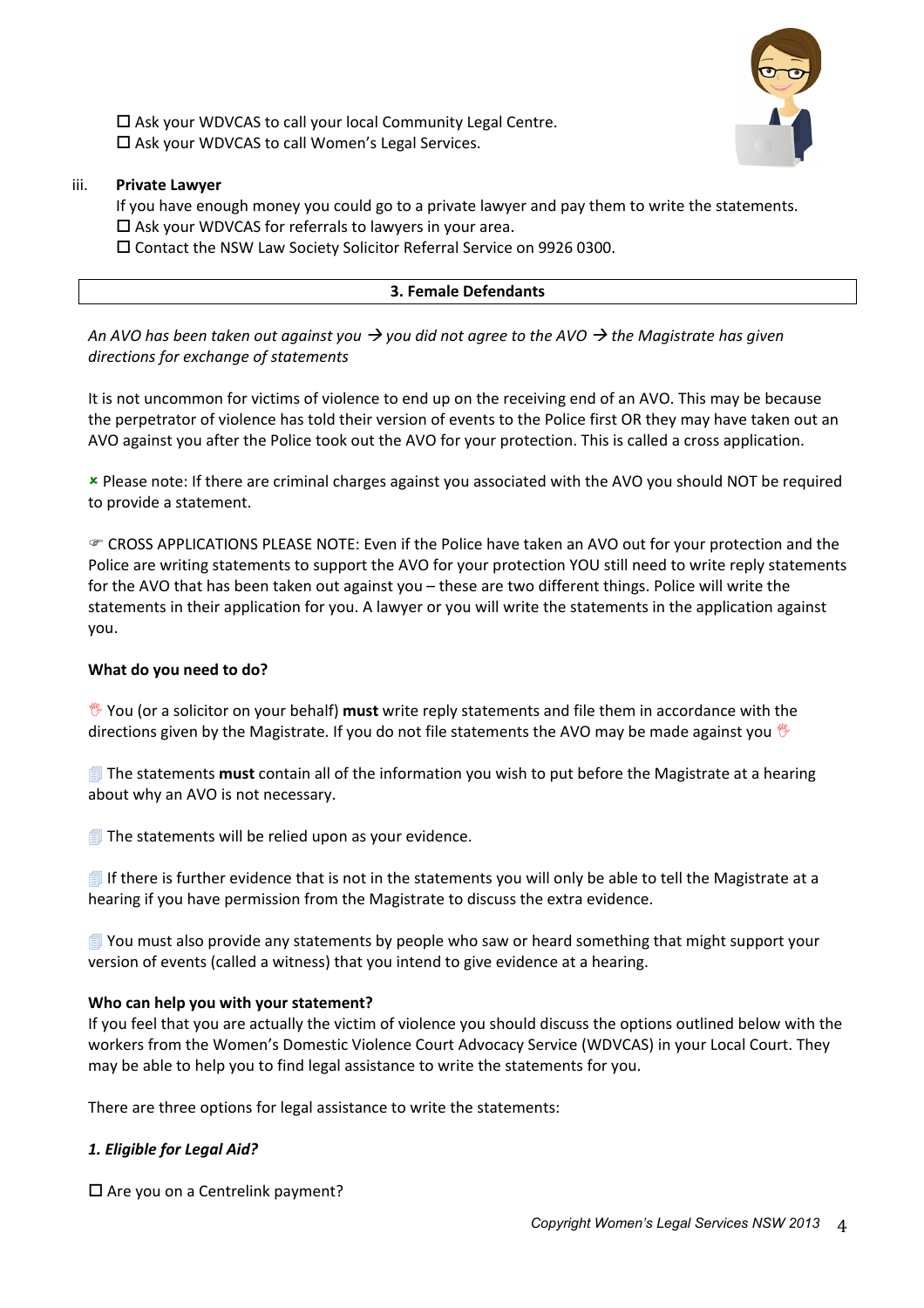$\square$  Do you have a low income?

Legal Aid may be available for defendants in ADVOs in some exceptional circumstances:

 $\square$  The application is supported by a WDVCAS co-ordinator or DVPS solicitor

- $\square$  You have previously been an applicant in an ADVO matter
- $\Box$  You are currently living in a women's refuge or alternative accommodation due to domestic violence
- $\Box$  You provide evidence to support your Legal Aid application, or

 $\Box$  You are at 'special disadvantage' (specific definition in Legal Aid Policy)

If you have ticked yes to any of the above boxes you may be eligible for Legal Aid.

 $\Box$  WDVCAS may help you to fill out the legal aid application.

You should apply for a grant of Legal Aid called the *Start Up Grant* – Defended hearings. You can request a specific lawyer that you have asked and has agreed to do the hearing. Your lawyer can apply for a grant of legal aid online. WDVCAS may be able to recommend a lawyer in your area that does AVO hearings. If you do not specify which lawyer you want Legal Aid can appoint one for you.

If you are eligible for a grant of legal aid then Legal Aid will pay the lawyer to write your statements and represent you at a hearing.

#### *2. Not eligible for Legal Aid?*

If you are not eligible for a grant of legal Aid (because for example your income is too high) then there are three other options for assistance with the statements:

#### iv. **Domestic Violence Practitioner Scheme (DVPS)**

Some courts have a duty solicitor from the DVPS to represent DV victims and defendants who it the exceptional circumstances on certain days. In some instances the lawyer may be able to write the statements after they are finished with the duty court work for that day.

 $\Box$  Ask your WDVCAS if they have a lawyer that assists them at court.

 $\Box$  Ask your WDVCAS if you can come to the court on a day the lawyer will be there (before your statements are due) so the lawyer can write them for you. Be aware this may involve you waiting at court.

#### v. **Community Legal Centres**

If your Local Court does not have a duty lawyer from the DVPS or they cannot assist, you could call a Community Legal Centre and ask if they can help you with statements.

 $\Box$  Ask your WDVCAS to call your local Community Legal Centre.

 $\square$  Ask your WDVCAS to call Women's Legal Services NSW.

#### vi. **Private Lawyer**

If you have enough money you could go to a private lawyer and pay them to write the statements.

 $\Box$  Ask your WDVCAS for referrals to solicitors in your area.

 $\square$  Contact the NSW Law Society Solicitor Referral Service on 9926 0300.

#### **3(a)** What you need to include in your statements

 $\Box$  The defendant must try and put information before the Court to persuade the Magistrate that the protected person does not in fact have fears of a personal violence offence, stalking or intimidation or if they do, they are not reasonable and/ or it is not conduct that is sufficient to warrant the making of an order. A